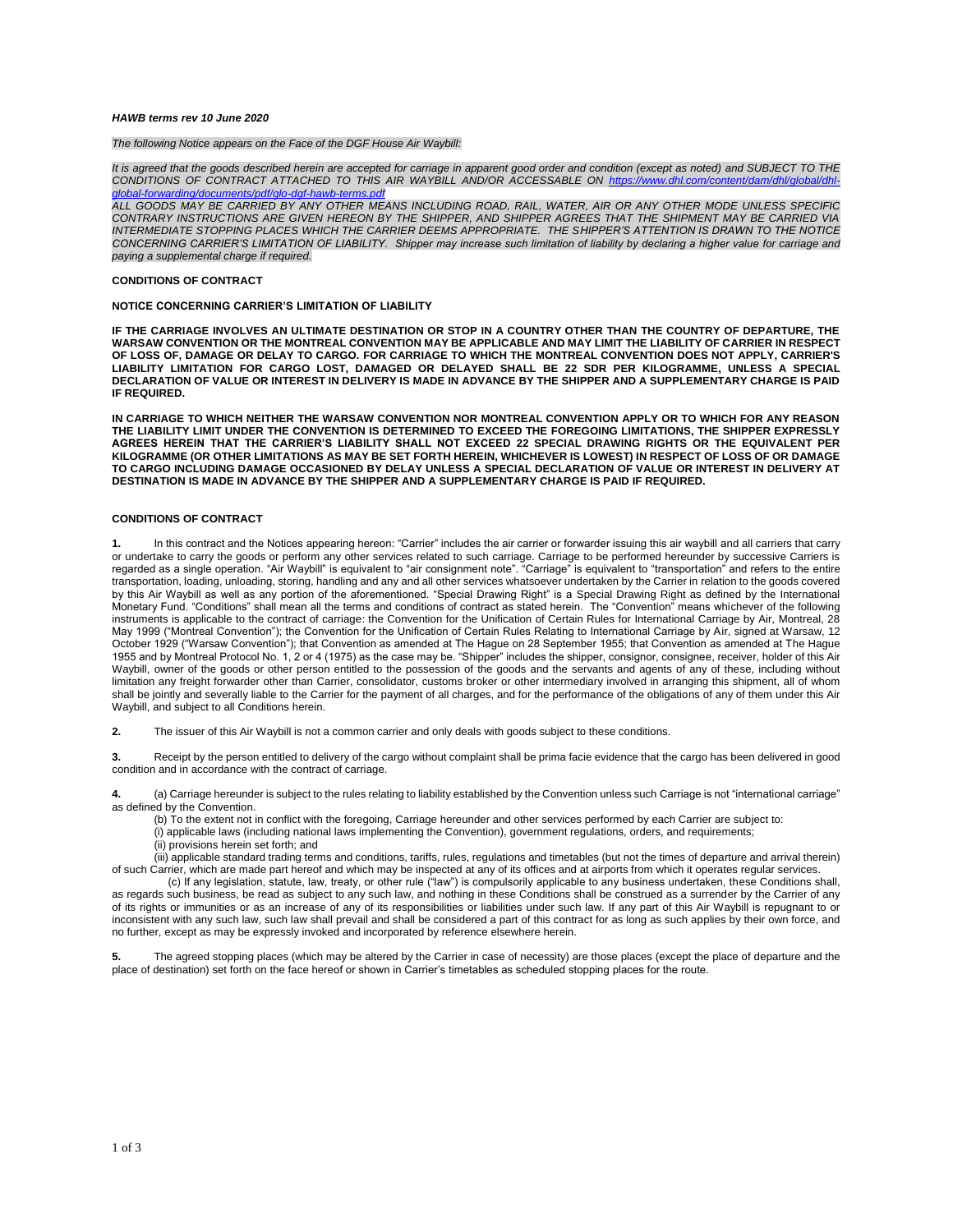**6.** If the sum entered on the face of the Air Waybill as "Declared Value for Carriage" represents an amount in excess of the applicable limits of liability referred to in the above Notice and in these Conditions and if the Shipper has paid any supplementary charge that may be required by the Carrier's tariffs, conditions of carriage, or regulations, this shall constitute a special declaration of value or interest in delivery at destination and in this case Carrier's limit of liability shall be the sum so declared. Payment of claims shall be subject to proof of actual damages suffered. **EXCEPT AS THE CONVENTION OR OTHER APPLICABLE LAW MAY OTHERWISE REQUIRE, THE CARRIER SHALL NOT BE LIABLE FOR ANY CONSEQUENTIAL, INCIDENTAL OR INDIRECT LOSS, LOSS OF PROFITS OR SALES, LOSS OF MARKET, LOSS OF CONTRACT, LOSS OF REPUTATION OR GOODWILL, LOSS OF REVENUE OR USE CLAIMS, PUNITIVE OR EXEMPLARY DAMAGES, THE CONSEQUENCES OF DELAY OR DEVIATION HOWSOEVER CAUSED, ANY DAMAGE OR DELAY CAUSED BY THE SHIPPER, THIRD PARTY CLAIMS AGAINST THE SHIPPER OR ANY DAMAGE OCCURRING OUTSIDE THE CUSTODY OF THE CARRIER OR ITS SUBCONTRACTORS. THE DEFENSES AND LIMITS OF LIABILITY PROVIDED FOR HEREIN SHALL APPLY IN ANY ACTION AGAINST THE CARRIER WHETHER FOUNDED ON CONTRACT, TORT, EQUITY, INDEMNITY, BAILMENT OR ANY OTHER BASIS WHATSOEVER AND EVEN IF THE LOSS OR DAMAGE AROSE AS A RESULT OF NEGLIGENCE, RECKLESSNESS OR FUNDAMENTAL BREACH.**

**7.** Except as the Convention or other applicable law may otherwise require, the Carrier is not liable for any loss, damage, or delay, directly or indirectly arising out of compliance with laws, government regulations, orders, or requirements, or from Act of God, - e.g. earthquake, cyclone, storm, flood, fog, Force Majeure, - e.g. war, plane crash or embargo, Vis Major or, any other cause or event which the Carrier is unable to control or avoid and the consequences whereof the Carrier is unable to prevent by the exercise of reasonable diligence.

**8.** In cases of loss, damage, or delay of the consignment, the weight to be taken into account in determining Carrier's limits of liability shall be only the weight of the package or packages concerned. Note: Notwithstanding any other provision, for foreign air transportation as defined in the U.S. Federal Aviation Act, as amended, in case of loss or damage or delay of a shipment or part thereof, the weight to be used in determining the Carrier's limit of liability shall be the weight which is used (or a pro rata share in the case of a part shipment loss damage or delay) to determine the transportation charge for the shipment.

**9.** Any exclusion or limitation of liability or other provision benefiting the Carrier shall apply to and be for the benefit of Carrier's agents, servants, subcontractors and representatives and any person whose aircraft is used by Carrier for Carriage and its agents, servants, subcontractors and representatives. Such persons include, without limitation, sub-carriers, connecting carriers, couriers, warehousemen, terminal operators, baggage handlers, security providers, consolidators, truckers, road, rail, water and air transport operators, any independent contractor directly or indirectly employed by Carrier in performance of the Carriage and/or attendant services, and anyone assisting in the performance of the Carriage. Any such limitation of liability shall be a single, aggregate limitation, and satisfaction of such limitation by any one or more of the foregoing shall act as a satisfaction of such limitation by all of them. For purposes of contracting for the benefits of this provision and no further, Carrier acts herein as agent for all such persons benefiting from this provision. Without prejudice to the foregoing, no benefits hereunder extend to any such persons with respect to any claim brought against them by the Carrier.

**10.** Whilst the Carrier agrees to use all reasonable endeavors to complete the Carriage hereunder with reasonable dispatch no time for completion is fixed and the Carrier reserves to itself the right without notice to substitute alternative Carriers or aircraft and with due regard to the interest of the Shipper use other means of transportation. The Carrier is further authorised by the Shipper to select the routing and all intermediate stopping places that it deems appropriate or to change or deviate from the routing shown on the face hereof.

**11.** The goods or packages said to contain the goods described on the face hereof are accepted for Carriage from their receipt at Carrier's terminal or airport premises at the place of departure to the airport at the place of destination. If so specifically agreed the goods or packages said to contain the goods described on the face hereof are also accepted for forwarding to the airport of departure and for on forwarding beyond the airport of destination. If such forwarding or on forwarding is by carriage operated or arranged by the Carrier issuing this Air Waybill such carriage shall be upon the same terms as to liability as are herein contained. The Shipper, owner and consignee hereby authorize the Carrier to do all things deemed advisable to effect such forwarding or on forwarding including but without limitation selection of the means of forwarding or on forwarding and the routes thereof (unless these have been herein specified by the Shipper), execution and acceptance of documents of Carriage (which may include provisions exempting or limiting liability), and consigning of goods with no declaration of value notwithstanding any declaration of value in this Air Waybill.

**12.** Carrier is authorized (but shall be under no obligation) to advance any duties, taxes, or charges and to make any disbursements with respect to the goods, and the Shipper owner and consignee shall be jointly and severally liable for the reimbursement thereof. No Carrier shall be under obligation to incur any expense or to make any advance in connection with the forwarding or reforwarding of goods except against repayment by the Shipper.

**13.** When goods are accepted or dealt with upon instructions to collect freight, duties, charges or other expenses from the consignee or any other person the Shipper shall remain responsible for the same if they are not paid by such consignee or other person immediately when due.

**14.** (a) Notice of arrival of goods will be given promptly to the consignee or to the person indicated on the face hereof as the person to be notified. The Carrier is not liable for non-receipt or delay in receipt of such notice.

(b) On arrival of the goods at the place of destination, subject to the acceptance of other instructions from the Shipper prior to arrival of the goods at the place of destination, delivery will be made to or in accordance with the instructions of the consignee on payment of all charges due. If the consignee declines to accept the goods or cannot be communicated with, disposition will be in accordance with instructions of the Shipper and subject to payment of all charges.

**15.** (a) The person entitled to delivery must make a complaint in writing to the Carrier issuing this Air Waybill: (i) in the case of visible damage to the goods immediately after discovery of the damage and but in any case not later than 14 days from receipt of the goods;

(ii) in the case of other damage to the goods within 14 days from receipt of the goods;

(iii) in the case of delay within 21 days of the date the goods are placed at his disposal, and (iv) in case of loss (including non-delivery) of the goods within 120 days from the date of issue of the Air Waybill; (b) For the purpose of subparagraph (a) above complaint in writing shall be made to the address of the Carrier issuing this Air Waybill as shown on the face hereof or to an office or agent of such Carrier at the point of origin or destination.

(c) Any rights to damages against the Carrier shall, in any event, be extinguished unless an action is brought within two years from the date of arrival at the destination or from the date on which the goods ought to have arrived or from the date on which the transportation stopped.<br>(d) THE SHIPPER, UNDERSTANDING THAT THE ORDINARY RATES OF THE CARRIER ARE PREMISED

**UPON THE CARRIER'S LIMITATION OF LIABILITY, AND IN CONSIDERATION FOR SUCH RATES, IN ADDITION TO ALL OTHER RESPONSIBILITIES SET FORTH HEREIN, THE SHIPPER EXPRESSLY AGREES TO DEFEND, INDEMNIFY, AND HOLD HARMLESS THE CARRIER FOR ANY AND ALL LIABILITY OR CLAIMS,**

**REGARDLESS OF HOW AND BY WHOM MADE, AGAINST THE CARRIER FOR ANY AMOUNT IN EXCESS OF THE LIMITATION OF LIABILITY TO WHICH CARRIER IS ENTITLED AS AGAINST SHIPPER.**